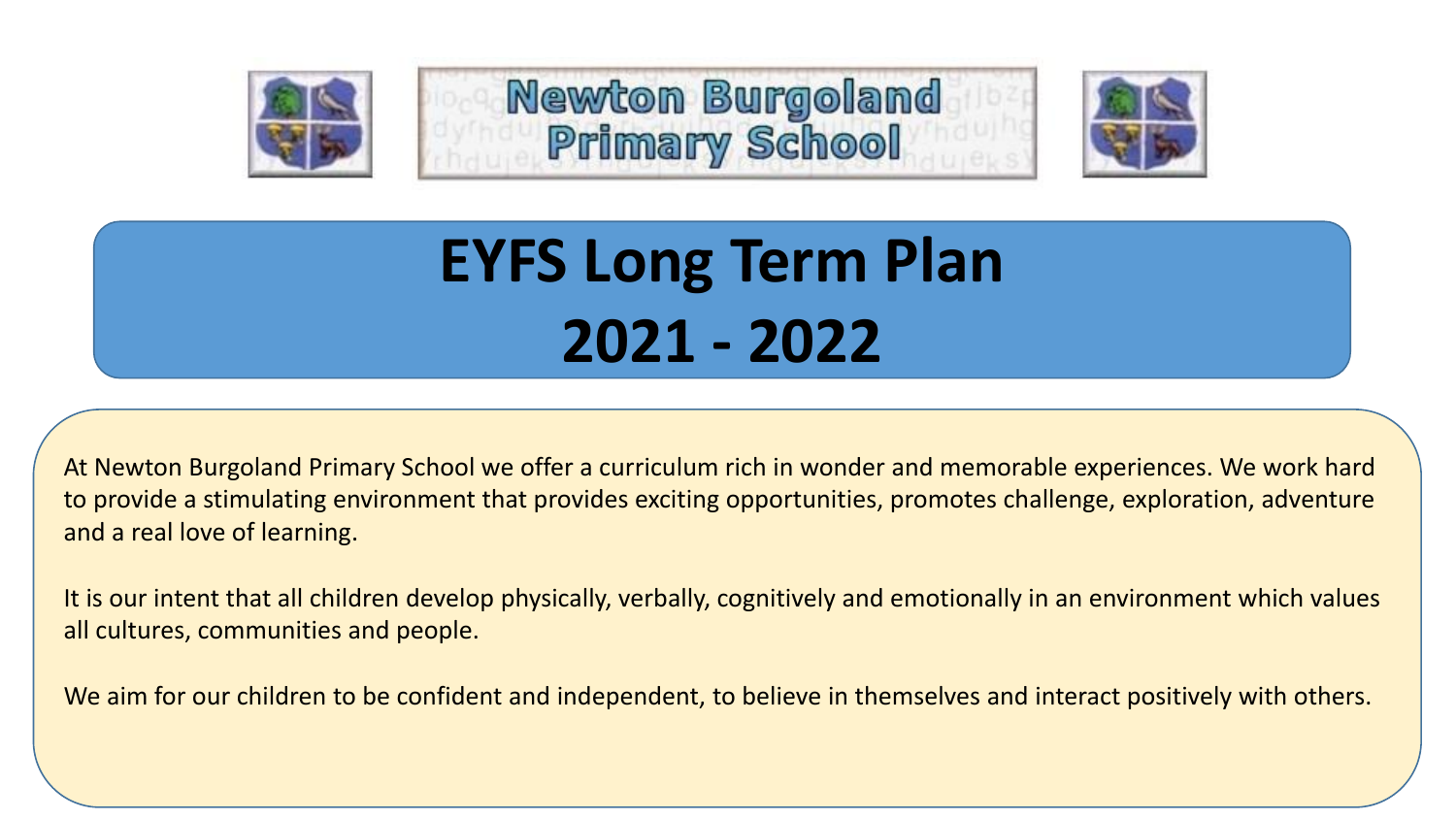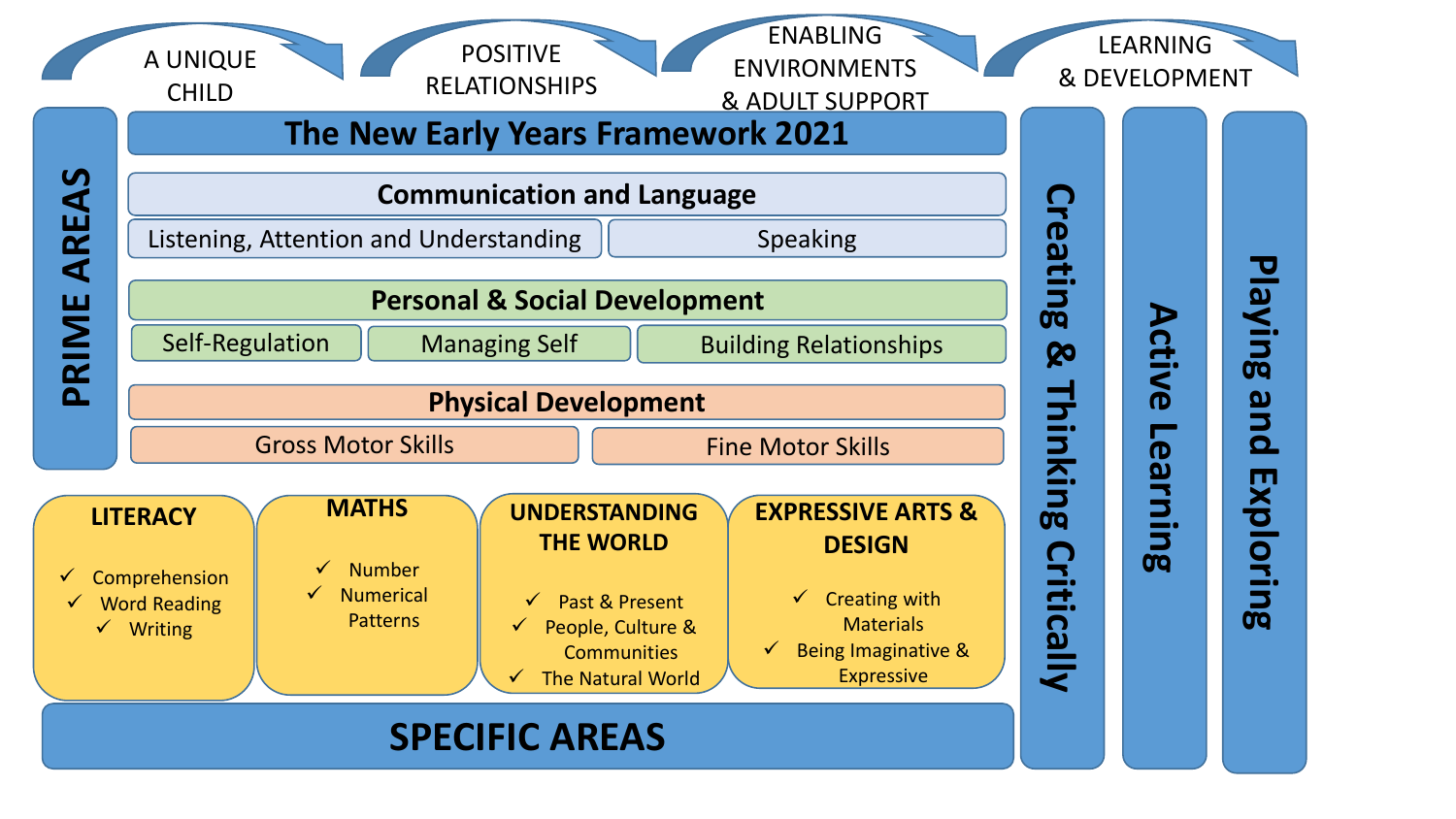# **SPRING SUMMER**

### **Playing and exploring:**

Children investigate and experience things, and 'have a go'. Children who actively participate in their own play develop a larger store of information and experiences to draw on which positively supports their learning.

### **Active learning:**

**CHARACTERISTICS OF EFFECTIVE LEARNING**

CHARACTERISTICS

**OVER**

**ARCHING PRINCIPLES**

Children concentrate and keep on trying if they encounter difficulties. They are proud of their own achievements. For children to develop into self-regulating, lifelong learners they are required to take ownership, accept challenges and learn persistence.

### **Creating and thinking critically:**

Children develop their own ideas and make links between these ideas. They think flexibly and rationally, drawing on previous experiences which help them to solve problems and reach conclusions.

### **Unique Child**

Every child is unique and has the potential to be resilient, capable, confident and self-assured.

### **Positive Relationships**

Children flourish with warm, strong & positive partnerships between all staff and parents/carers. This promotes independence across the EYFS curriculum. Children and practitioners are NOT alone – embrace each community.

### **Enabling environments**

Children learn and develop well in safe and secure environments where routines are established and where adults respond to their individual needs and passions and help them to build upon their learning over time.

### **Learning and Development:**

Children develop and learn at different rates (not in different ways as it stated 2017). We must be aware of children who need greater support than others.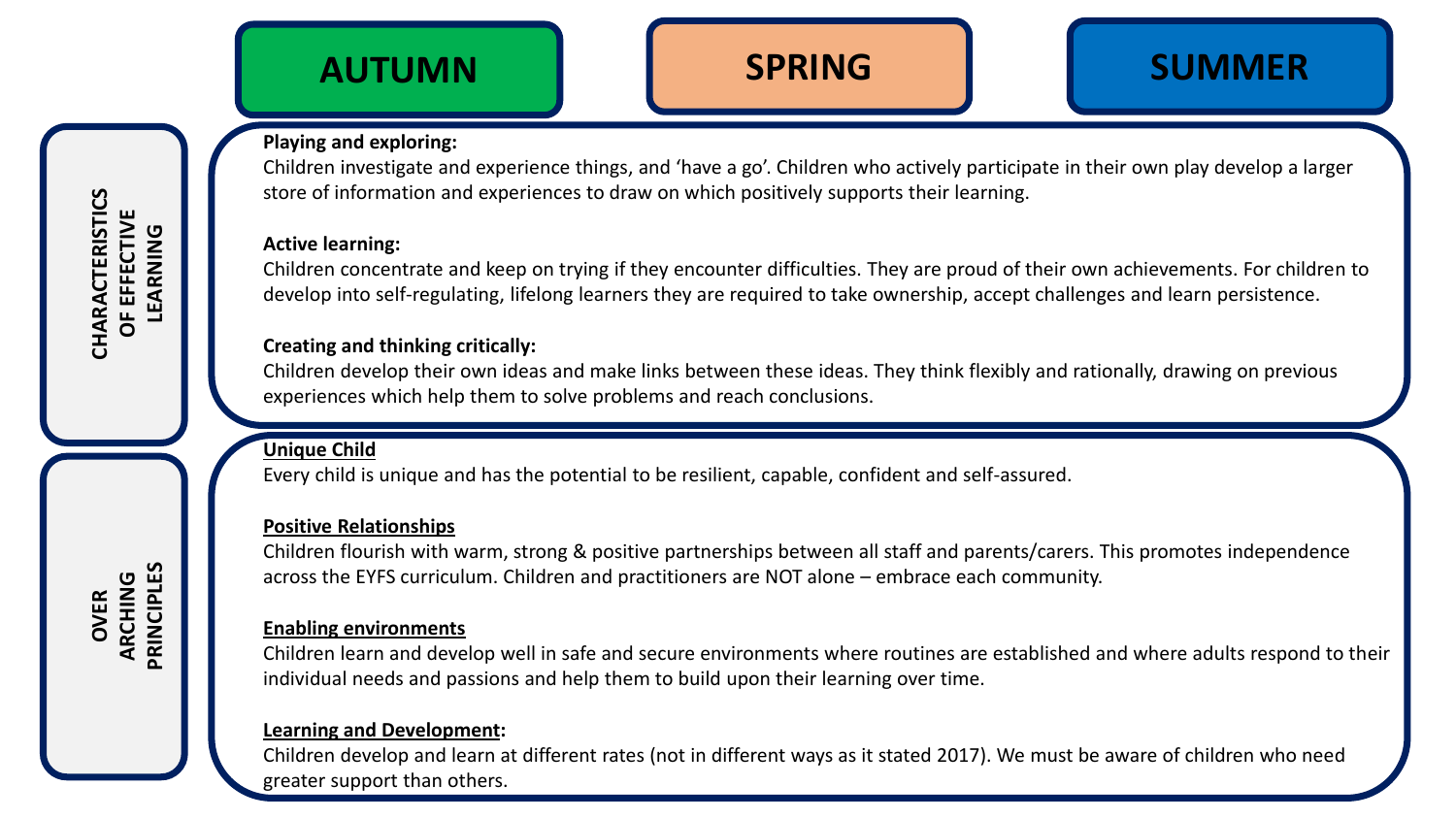

### **RULE OF LAW**

We all know that we have rules at school that we must follow. We know who to talk to if we do not feel safe. We know right from wrong. We recognise that we are accountable for our actions. We must work together as a team when it is necessary.

> Parents Evening Parent surveys Open mornings Class 1 assembly Easter service Wow moments

TAPESTRY ONLINE JOURNAL

# **SPRING SUMMER**

### **DEMOCRACY**

We all have the right to be listened to. We respect everyone and we value their different ideas and opinions. We have the opportunity to play with who we want to play with. We listen with intrigue and value and respect the opinions of others.

> Maypole Summer reports Open mornings Parent surveys WOW moments

Induction for new parents

TAPESTRY ONLINE JOURNAL

**PARENTAL INVOLVEMENT**

**OUR BRITISH**

**VALUES**

ASSEMBLIES PSHE CIRCLE TIMES **MUTUAL RESPECT**

We are all unique. We respect differences between different people and their beliefs in our community, in this country and all around the world. All cultures are learned , respected, and celebrated.

Staggered Start Open mornings Parents Evening Harvest Parent surveys WOW moments Phonics & Early Reading workshop Nativity Carol service 2022 Intake -Open Evening TAPESTRY ONLINE JOURNAL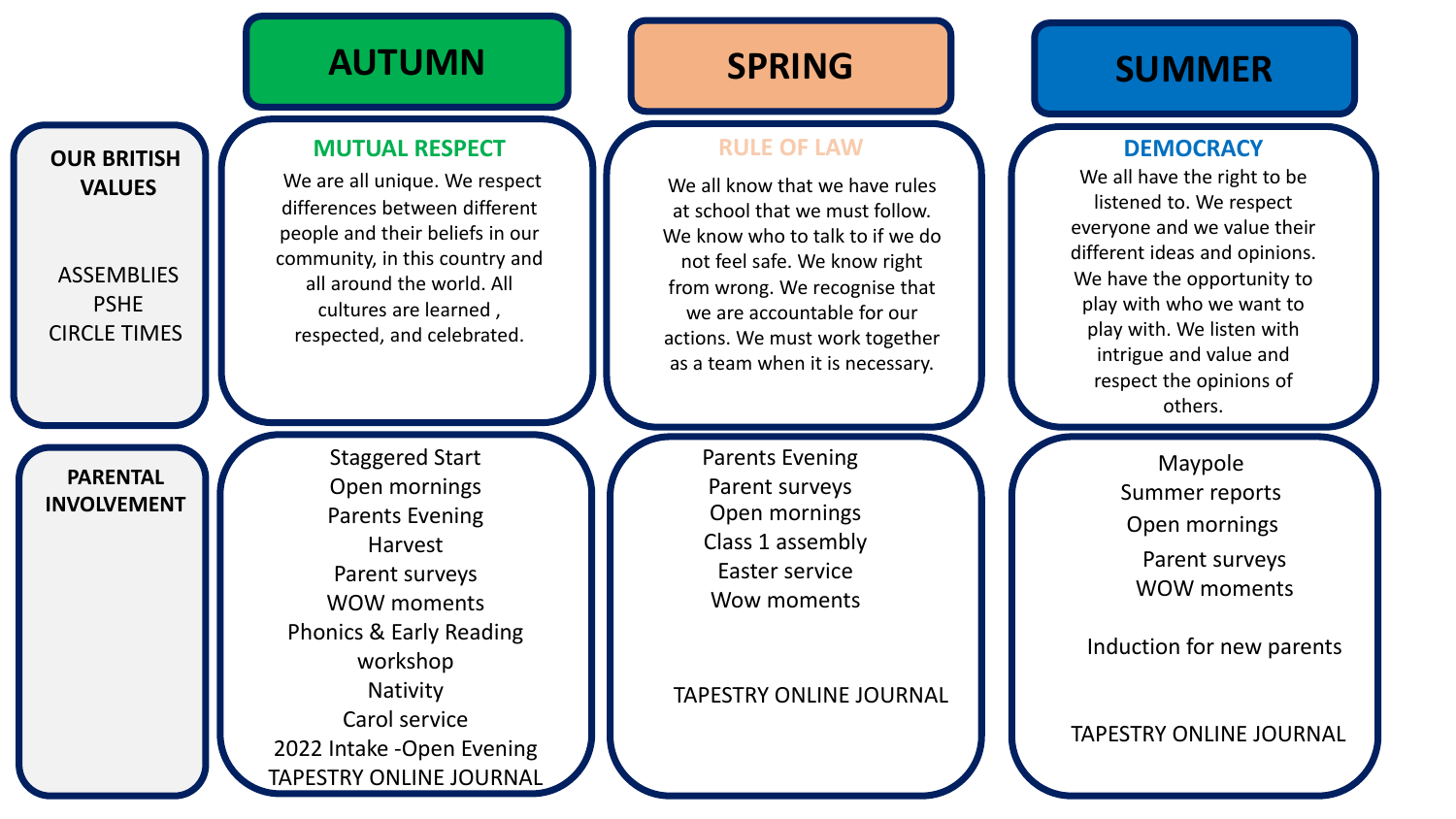### AUTUMN **AUTUMN**

## **SPRING SUMMER**

### **GENERAL THEMES**

NB: These themes may be adapted at various points to allow for children's interests to flow through the provision

### **ENRICHMENT OPPORTUNITIES**

### **ALL ABOUT ME!**

Starting school / getting to know my new class Being me in my world My home and where I live Looking after my body Nurses and Florence Nightingale and how things have changed. My family and PSED focus on what am I good at Being kind and making friends

Autumn nature walk linked to the story Remembrance Day / Harvest Time

Birthday celebrations in the home corner Halloween

Bonfire Night / Diwali/ Christmas Time Remembrance day / Road Safety

Florence Nightingale workshop visit

Children in Need / Anti- Bullying Week

Whole school trip to Sundown Land

Christmas time / Nativity

### **MY WONDERFUL WORLD**

Where do we live in the UK? How my school has changed. Kings and Queens. Where is London? How can we travel there? Making a sculpture of a London landmark. Make bunting for a Queens birthday party.

### Easter time Nature Scavenger Hunt Vincent Van Gogh Study Mother's Day Queen's Birthday Science Week Easter Egg Hunt

Chinese New Year Story Telling Week Random Acts of Kindness Week Valentine's Day Internet Safety Day

### **AT THE SEASIDE!**

Who lives under the sea? Holiday clothes and packing. Where in the world shall we go? Send me a postcard! Marine life Lighthouses and Grace Darling

Under the Sea – singing shanties Sealife Centre Visit world Ocean's Day Fathers Day Healthy Eating Week School Maypole Festival Ice Cream Van visit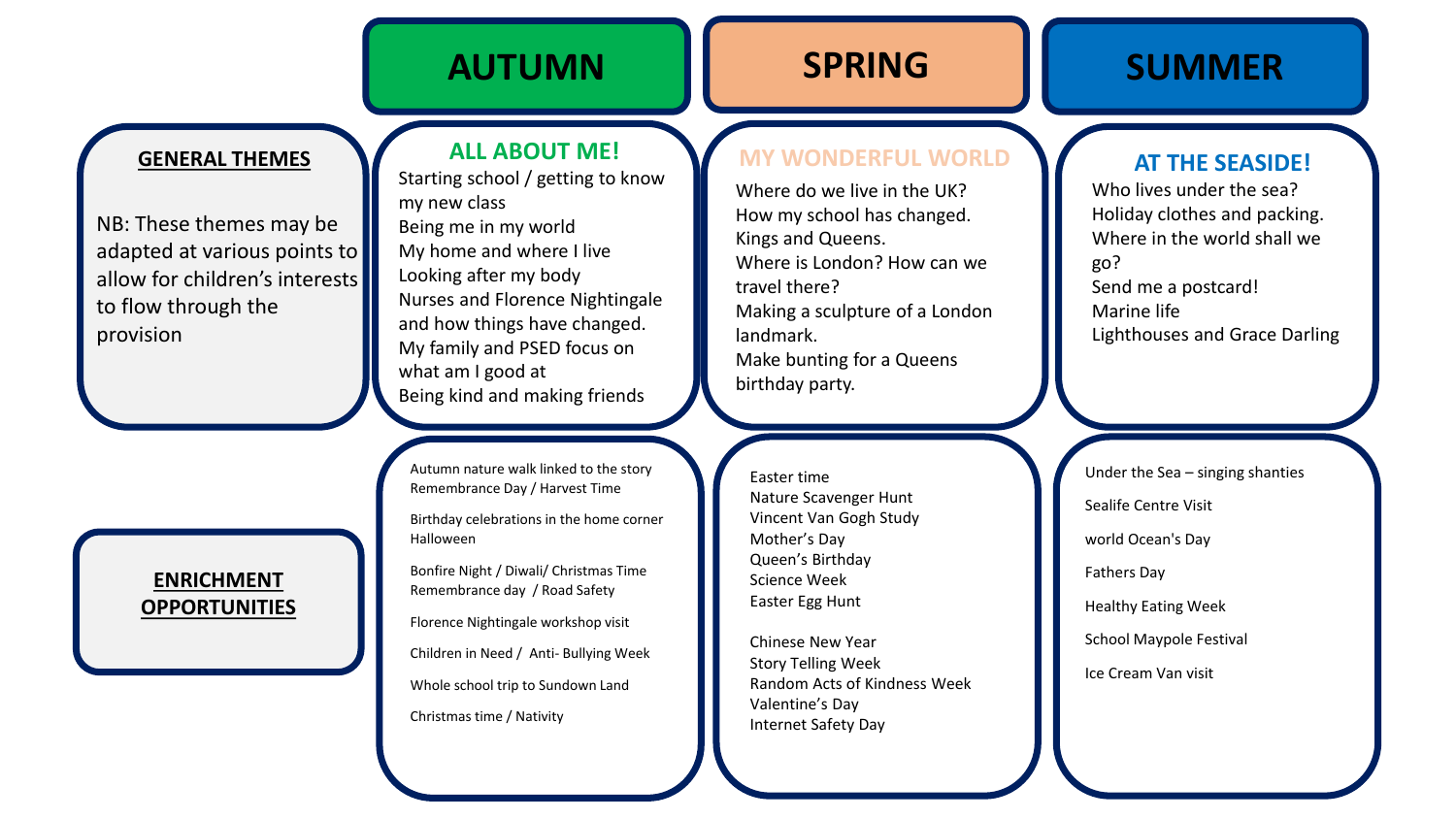

# **SPRING SUMMER**

The development of children's spoken language underpins all seven areas of learning and development. Children's back-and-forth interactions from an early age form the foundations for language and cognitive development. The number and quality of the conversations they have with adults and peers throughout the day in a language-rich environment is crucial. By commenting on what children are interested in or doing, and echoing back what they say with new vocabulary added, practitioners will build children's language effectively. Reading frequently to children, and engaging them actively in stories, non-fiction, rhymes and poems, and then providing them with extensive opportunities to use and embed new words in a range of contexts, will give children the opportunity to thrive. Through conversation, story-telling and role play, where children share their ideas with support and modelling from their teacher, and sensitive questioning that invites them to elaborate, children become comfortable using a rich range of vocabulary and language structures.

### **Welcome to EYFS**

C&L is developed throughout the year through high quality interactions, daily group discussions, sharing circles, PSHE times, stories, singing, speech and language interventions, Pie Corbett T4W actions, EYFS productions, assemblies .

**DAILY STORY TIME** 

Settling in activities Making friends Children talking about experiences that are familiar to them through the use of news from home books. Rhyming and alliteration Shared stories Model talk routines through the day. For example, arriving in school: "Good morning, how are you?"

### **Tell me a story!**

Settling in activities Develop vocabulary Discovering Passions Tell me a story - retelling stories Story language Word hunts Listening and responding to stories Following instructions Takes part in discussion Understands how to listen carefully and why listening is important – introducing talking partners. Use new vocabulary through the day. Carefully chosen stories to develop the children's vocabulary.

**Tell me why!**  Using language well. Encourage and model the use of how and why questions during new time. Discovering Passions Retelling a story with story language – provide puppets and props in CP. Encourage and model describing events in some detail during new time and in the puppet area. Listen to and talk about stories to build familiarity and understanding. Learn rhymes, poems and songs.

### **Talk it through!**

Encourage and model the use of time connectives when children are telling their news from home or retelling stories. Understand how to listen carefully and why listening is important – children to listen carefully and ask good questions during news time. Sustained focus when listening to a story

### **What happened?**

Re-read some favourite stories/ stories we have uses in our learning to revisit and consolidate vocabulary and events – making our learning sticky!

### **Time to share!**

Show and tell Read aloud books to children that will extend their knowledge of the world and illustrate a current topic. Select books containing photographs and pictures, for example, places with different weather types, dinosaurs and seaside destinations. Model using the features of non-fiction books.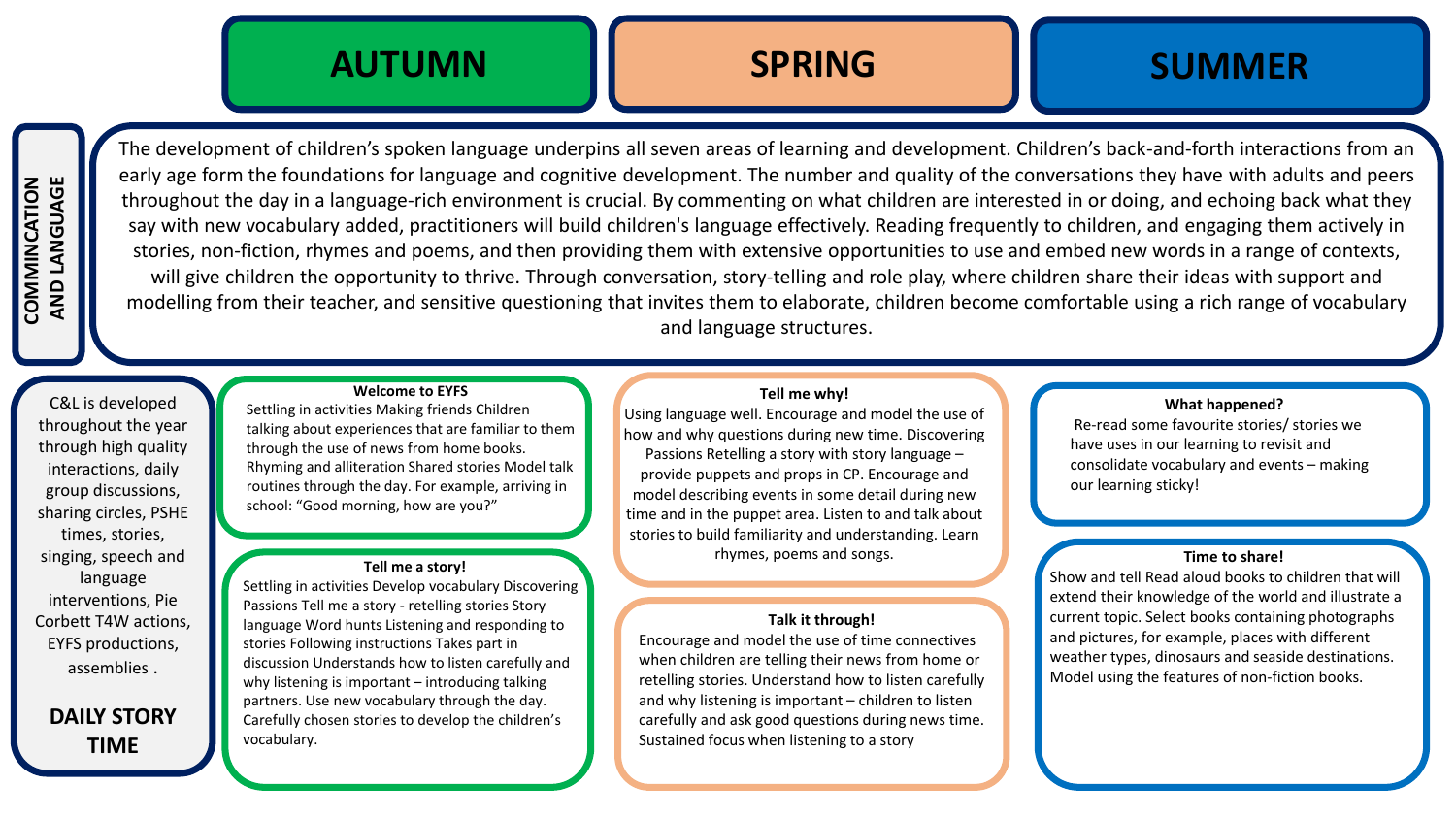| PERSONAL,<br><b>SOCIAL &amp;</b><br><b>EMOTIONAL</b> | <b>AUTUMN</b>                                                                                                                                                                                                                                                                                                                           | <b>SPRING</b>                                                                                                                                                                                                                          | <b>SUMMER</b>                                                                  |  |  |  |  |
|------------------------------------------------------|-----------------------------------------------------------------------------------------------------------------------------------------------------------------------------------------------------------------------------------------------------------------------------------------------------------------------------------------|----------------------------------------------------------------------------------------------------------------------------------------------------------------------------------------------------------------------------------------|--------------------------------------------------------------------------------|--|--|--|--|
| <b>DEVELOPMENT</b><br><b>MANAGING</b><br><b>SELF</b> | Introduction to a new setting<br><b>Class boundaries and routines</b><br>Feelings of self as part of a<br>class, school, family and<br>community<br>Forming relationships<br>Sharing and taking turns<br>Feelings of self as part of the<br>wider world<br>Anti-bullying week                                                           | Awareness of needs of others<br>Resolving conflict<br>Respect for own culture and the<br>culture of others<br>Knowing how to care for others<br>and living things<br>Talk about their own and others<br>behaviour and its consequences | <b>Sharing</b><br>Take into account<br>others ideas<br>Organise own activities |  |  |  |  |
| <b>SELF-</b><br><b>REGUALTION</b>                    | Controlling own feelings and behaviours<br>Applying personalised strategies to return to a state of calm<br>Being able to curb impulsive behaviours<br>Being able to concentrate on a task<br>Being able to ignore distractions<br>Behaving in ways that are pro-social<br>Planning<br>Thinking before acting<br>Delaying gratification |                                                                                                                                                                                                                                        |                                                                                |  |  |  |  |

Persisting in the face of difficulty.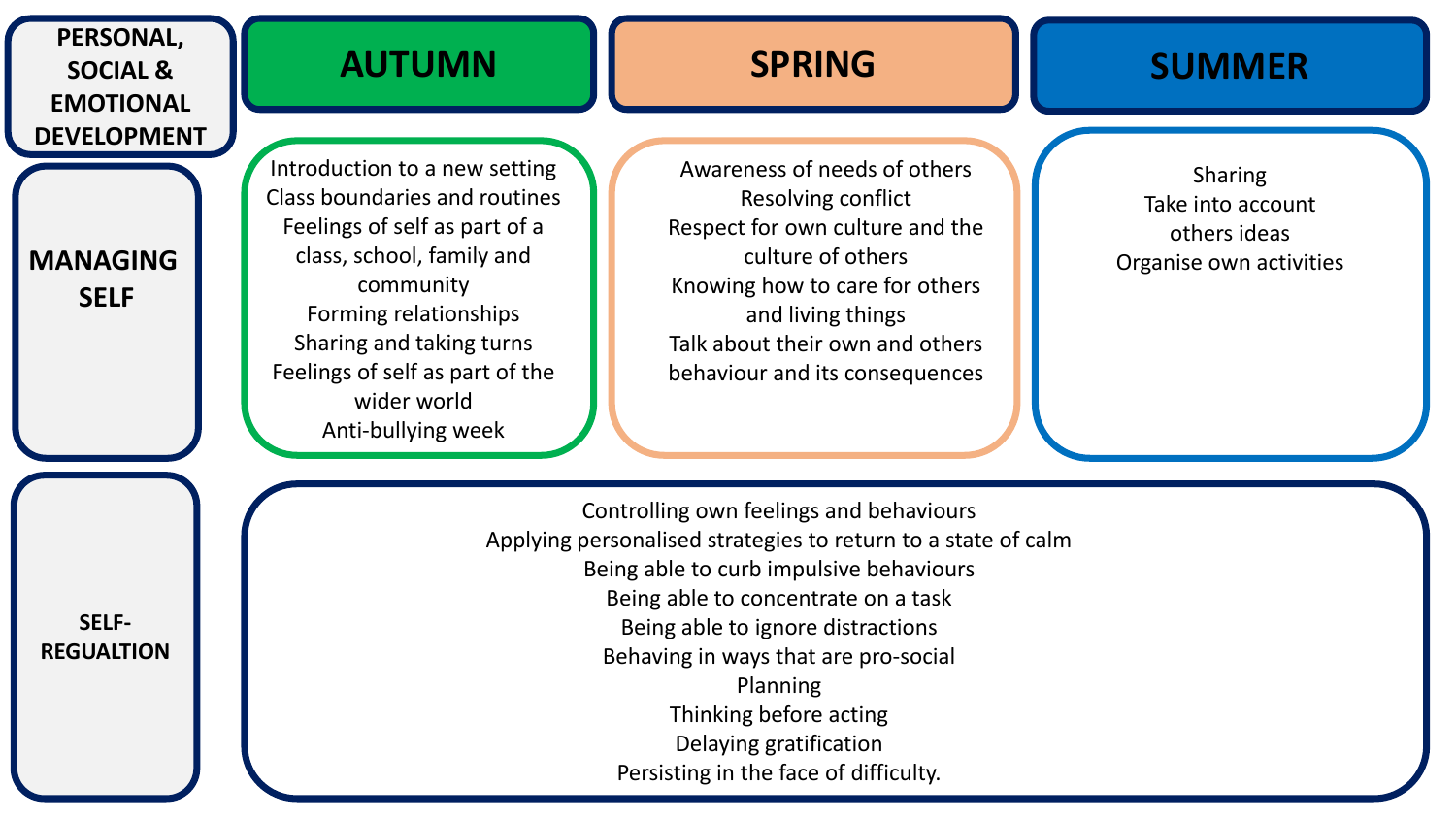

# **SPRING SUMMER**

Physical activity is vital in children's all-round development, enabling them to pursue happy, healthy and active lives. Gross and fine motor experiences develop incrementally throughout early childhood, starting with sensory explorations and the development of a child's strength, co-ordination and positional awareness through tummy time, crawling and play movement with both objects and adults. By creating games and providing opportunities for play both indoors and outdoors, adults can support children to develop their core strength, stability, balance, spatial awareness, co-ordination and agility. Gross motor skills provide the foundation for developing healthy bodies and social and emotional well-being. Fine motor control and precision helps with hand-eye co-ordination, which is later linked to early literacy. Repeated and varied opportunities to explore and play with small world activities, puzzles, arts and crafts and the practice of using small tools, with feedback and support from adults, allow children to develop proficiency, control and confidence.

# **GROSS MOTOR**

**FINE**

**MOTOR**

Threading, cutting, weaving, playdough, Fine Motor activities. Manipulate objects with good fine motor skills Draw lines and circles using gross motor movements Hold pencil/paint brush beyond whole hand grasp Pencil Grip Develop muscle tone to put pencil pressure on paper Use tools to effect changes to materials Show preference for dominant hand Engage children in structured activities: guide them in what to draw, write or copy. Teach and model correct letter formation.

Cooperation games including parachute games. Climbing using the outdoor equipment Different ways of moving to be explored with children Help individual children to develop good personal hygiene. Acknowledge and praise their efforts. Provide regular reminders about thorough handwashing and toileting

Threading, cutting, weaving, playdough, Fine Motor activities. Begin to form letters correctly Handle tools, objects, construction and malleable materials with increasing control Encourage children to draw freely. Holding Small Items / Button Clothing / Cutting with Scissors.

Hold pencil effectively with comfortable grip Forms recognisable letters most correctly

formed.

Ball skills- throwing and catching. Crates play- balancing and climbing. Hula hoops for skipping in outside area

Ensure that spaces are accessible to children with varying confidence levels, skills and needs.

Provide a wide range of activities to support

a broad range of abilities.

Threading, cutting, weaving, playdough, Fine Motor activities. Develop pencil grip and letter formation continually Use one hand consistently for fine motor tasks Cut along a straight line with scissors / Start to cut along a curved line, like a circle / Draw a cross.

Form letters correctly Copy a square Begin to draw diagonal lines, like in a triangle / Start to colour inside the lines of a picture Start to draw pictures that are recognisable / Build things with smaller linking blocks

Balance- children moving with related activities in the stage area. Provide confidence Dance related activities opportunities for children to, spin, rock, tilt, fall, slide Balance- children moving with confidence Dance and bounce.

and bounce.<br>Obstacle activities children moving over, under, and through equipment.<br>
through equipment.

Races / team games involving gross motor<br>movements dance related activities. Races / team games involving gross motor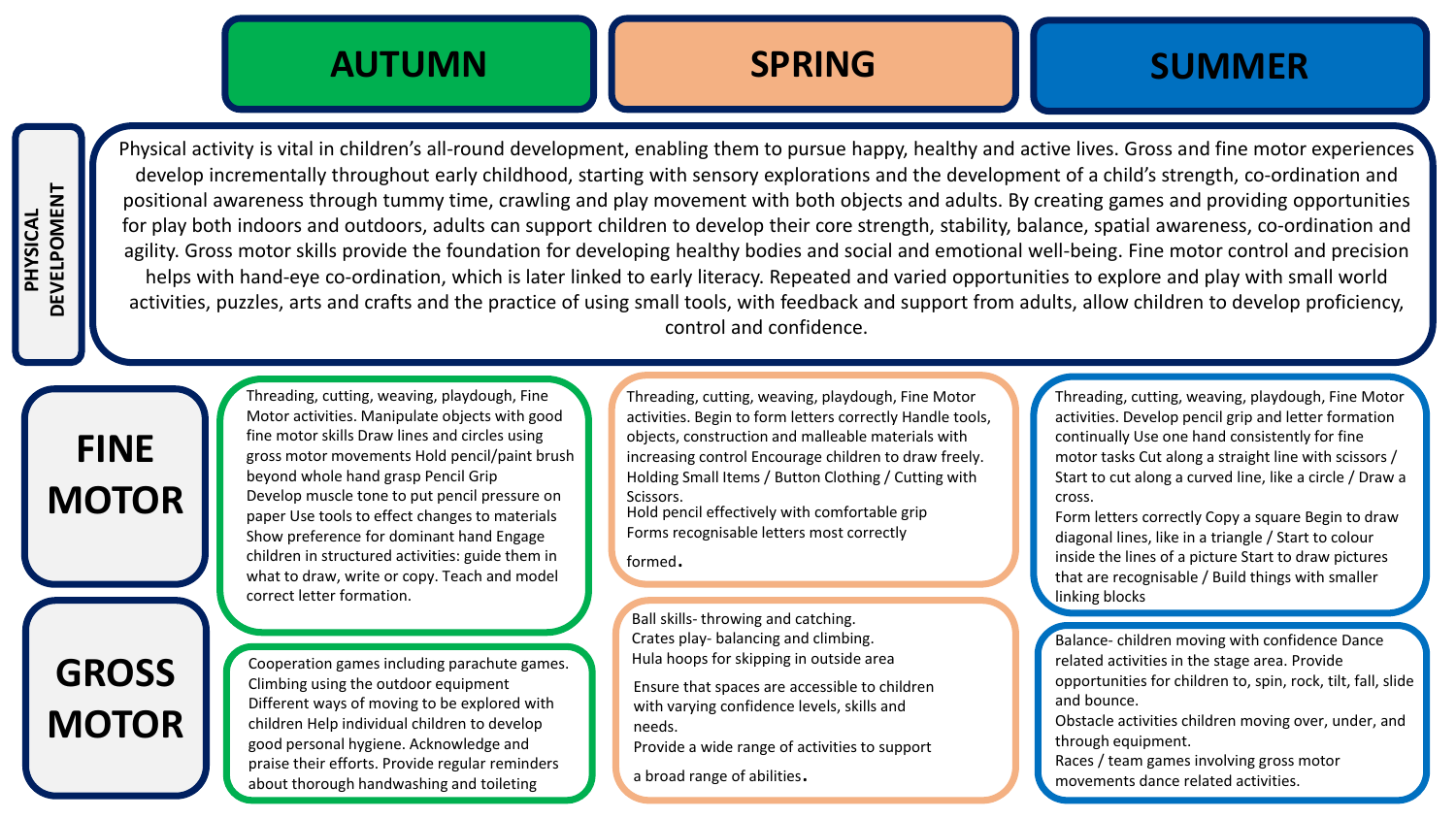# **SPRING SUMMER**

### **LITERACY**

It is crucial for children to develop a life-long love of reading. Reading consists of two dimensions: language comprehension and word reading. Language comprehension (necessary for both reading and writing) starts from birth. It only develops when adults talk with children about the world around them and the books (stories and nonfiction) they read with them, and enjoy rhymes, poems and songs together. Skilled word reading, taught later, involves both the speedy working out of the pronunciation of unfamiliar printed words (decoding) and the speedy recognition of familiar printed words. Writing involves transcription (spelling and handwriting) and composition (articulating ideas and structuring them in speech, before writing)

### **COMPREHENSION**

**WORD READING** Joining in with rhymes and showing an interest in stories with repeated refrains. Environment print. Having a favourite story/rhyme. Understand the five key concepts about print: print has meaning - print can have different purposes - we read English text from left to right and from top to bottom - the names of the different parts of a book Sequencing familiar stories through the use of pictures to tell the story. Recognising initial sounds. Name writing activities. Engage in extended conversations about stories, learning new vocabulary.

### **Follow Little Wandle SSP**

**Phonic Sounds**: s a t p i n m d g o c k ck e u r h b f l ff ll ss j v w x y z zz qu ch sh th ng nk

**Tricky words:** is I the put\* pull\* full\* as and has his her go no to into she push\* he of we me be

Making up stories with themselves as the main character. Encourage children to record stories through picture drawing/mark making for LAs. Read simple phrases and sentences made up of words with known letter–sound correspondences and, where necessary, a few

### exception words.

Re-read books to build up their confidence in word reading, their fluency and their understanding and enjoyment. World Book Day Uses vocabulary and forms of speech that are increasingly influenced by their experiences of books. They develop their own narratives and explanations by connecting ideas or events .

### **Follow Little Wandle SSP**

**Phonic Sounds**: ai ee igh oa oo oo ar or ur ow oi ear air er

**Tricky words**: was you they my by all are sure pure

Retell a story with actions and / or picture prompts as part of a group - Use story language when acting out a narrative. Rhyming words. Listen to stories, accurately anticipating key events & respond to what they hear with relevant comments, questions and reactions. Make predictions Beginning to understand that a non-fiction is a non-story- it gives information instead. Fiction means story. - Can point to front cover, back cover, spine, blurb, illustration, illustrator, author and title. Sort books into categories.

### **Follow Little Wandle SSP**

**Phonic learning**:Short vowels with adjacent consonants • CVCC CCVC CCVCC CCCVC CCCVCC • longer words and compound words

T**ricky words**: said so have like some come love do were here little says there when what one out today *Reading simple sentences with fluency. Reading CVCC and CCVC words confidently.*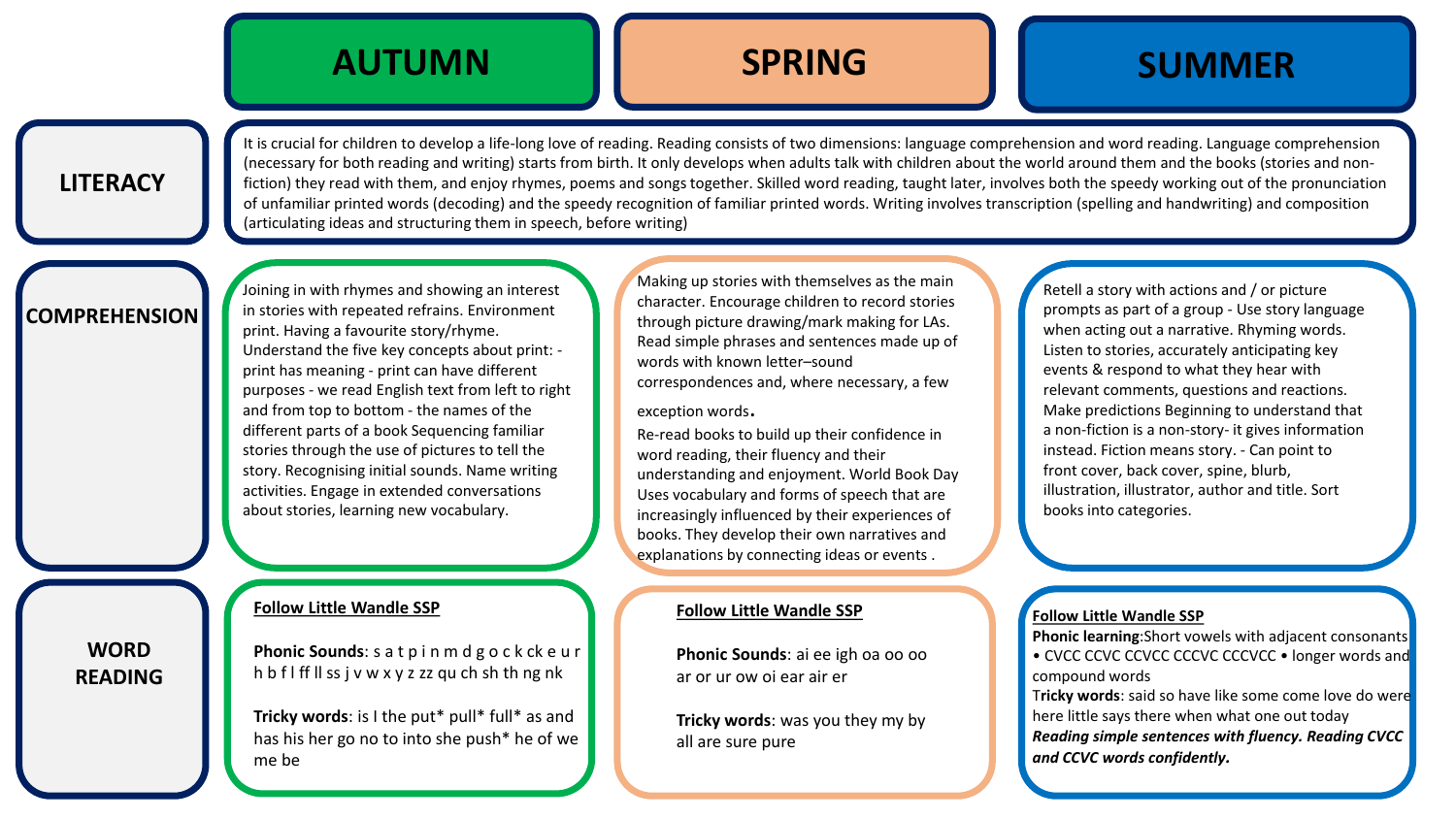# **AUTUMN SPRING SUMMER**

### **LITERACY**

It is crucial for children to develop a life-long love of reading. Reading consists of two dimensions: language comprehension and word reading. Language comprehension (necessary for both reading and writing) starts from birth. It only develops when adults talk with children about the world around them and the books (stories and non-fiction) they read with them, and enjoy rhymes, poems and songs together. Skilled word reading, taught later, involves both the speedy working out of the pronunciation of unfamiliar printed words (decoding) and the speedy recognition of familiar printed words. Writing involves transcription (spelling and handwriting) and composition (articulating ideas and structuring them in speech, before writing)

### **TEXTS AS A STIMULUS**

Ruby's Worry, The Colour Monster, Tidy, Oliver's Vegetables , Oliver's fruit salad, The 3 Little Pigs, We are all Different! Rama and Sita, Owl Babies ,The Christmas Story.

The Queens Hat, Katie in London, The Way Back Home, Here we are, The Snail and the Whale, We're Going on a bear hunt, Percy the park keeper, The Easter Story.

The Train Ride, The Lighthouse Keepers Lunch, Tiddler The Tickly Octopus, What the Ladybird Heard, At the Seaside, The Storm Whale, Sharing a Shell,

### **WRITING**

Children will be experimenting with mark -making and writing patterns in a range of mediums. They will begin to develop a dominant hand and work towards a tripod grip. Children will start to give meaning to marks and labels. Writing initial sounds and simple captions. Use initial sounds to label characters / images. Children will begin to write letters from their names. Name writing. Sequence stories such as Rama & Sita, The Christmas story.

Writing some of the tricky words such as I, me, my, like, to, the. Writing CVC words, Labels using CVC, CVCC, CCVC words.

Drawing and labelling our own story maps, writing captions and labels, writing simple sentences.

Writing short sentences to accompany story maps.

Order the Easter story.

Labels and caption

Character descriptions. Write 2 sentences

Guided writing based around developing short sentences about sea creature facts/ marine habitats. Writing lists e.g. what would we pack to take to seaside? Writing for a purpose in role play using phonetically plausible attempts at words, beginning to use finger spaces. Form lower-case and capital letters correctly. Rhyming words.

Recount of our trip to the Sealife Centre.. Beginning to use full stops, capital letters and finger spaces.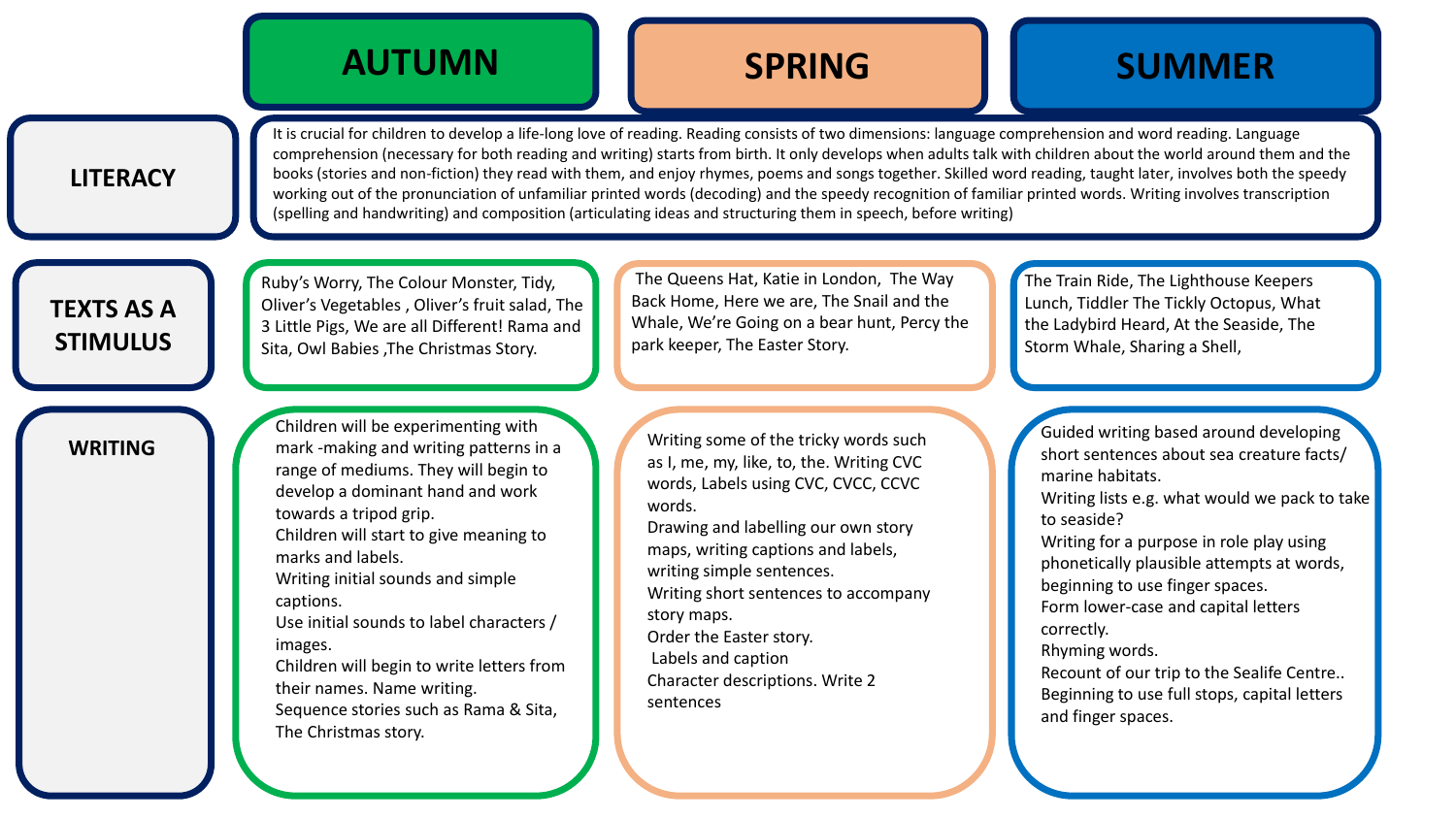# **SPRING SUMMER**

Developing a strong grounding in number is essential so that all children develop the necessary building blocks to excel mathematically. Children should be able to count confidently, develop a deep understanding of the numbers to 10, the relationships between them and the patterns within those numbers. By providing frequent and varied opportunities to build and apply this understanding - such as using manipulatives, including small pebbles and tens frames for organising counting - children will develop a secure base of knowledge and vocabulary from which mastery of mathematics is built. In addition, it is important that the curriculum includes rich opportunities for children to develop their spatial reasoning skills across all areas of mathematics including shape, space and measures. It is important that children develop positive attitudes and interests in mathematics, look for patterns and relationships, spot connections, 'have a go', talk to adults and peers about what they notice and not be afraid to make mistakes

**Early Mathematical Experiences** • Counting rhymes and songs • Classifying objects based on one attribute • Matching equal and unequal sets • Comparing objects and sets. • Subitising. • Ordering objects and sets / introduce manipulatives. • Number recognition. • 2D Shapes. **Pattern and early number** • Recognise, describe, copy and extend colour and size patterns • Count and represent the numbers 1 to 3 • Estimate and check by counting. • Recognise numbers in the environment. • A number a week **Numbers within 6** • Count up to six objects. • One more or one fewer • Order numbers 1 – 6 • Conservation of numbers within six Addition and subtraction within 6 • Explore zero • Explore addition and subtraction **Measures** • Estimate, order compare, discuss and explore capacity, weight and lengths **Shape and sorting** • Describe, and sort 2-D & 3-D shapes • Describe position accurately

**Calendar and time** • Days of the week, seasons • Sequence daily events

**Numbers within 10** • Count up to ten objects • Represent, order and explore numbers to ten • One more or fewer, one greater or less

**Addition and subtraction within 10** • Explore addition as counting on and subtraction as taking away Numbers within 15 • Count up to 15 objects and recognised ifferent representations • Order and explore numbers to 15 • One more or fewer.

**Grouping and sharing** • Counting and sharing in equal groups • Grouping into fives and tens • Relationship between grouping and sharing

**Numbers within 20** • Count up to 10 objects • Represent, order and explore numbers to 15 • One more or fewer **Doubling and halving** • Doubling and halving & the relationship between them

**Shape and pattern** • Describe and sort 2D and 3D shapes • Recognise, complete and create patterns **Addition and subtraction within 20** • Commutativity (e.g. 3+2 is the same as 2+3) • Explore addition and subtraction • Compare two amounts • Relationship between doubling and halving Money • Coin recognition and values

**Measures** • Describe capacities • Compare volumes • Compare weights • Estimate, compare and order lengths **Depth of numbers within 20** • Explore numbers and strategies • Recognise and extend patterns • Apply number, shape and measures knowledge • Count forwards and backwards

**Numbers beyond 20** • One more one less • Estimate and count • Grouping and sharing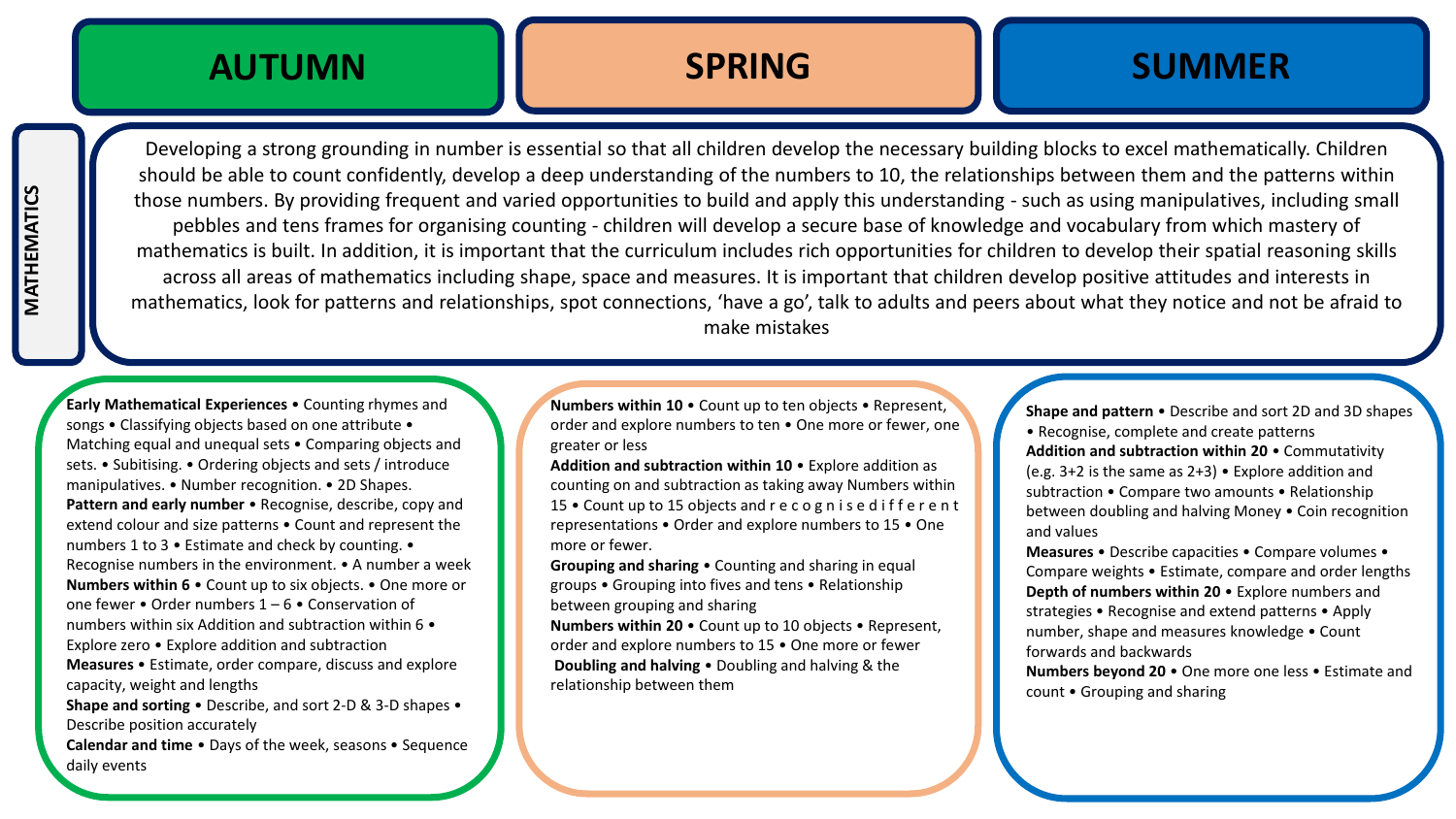# **AUTUMN SPRING SUMMER**

Understanding the world involves guiding children to make sense of their physical world and their community. The frequency and range of children's personal experiences increases their knowledge and sense of the world around them – from visiting parks, libraries and museums to meeting important members of society such as police officers, nurses and firefighters. In addition, listening to a broad selection of stories, non-fiction, rhymes and poems will foster their understanding of our culturally, socially, technologically and ecologically diverse world. As well as building important knowledge, this extends their familiarity with words that support understanding across domains. Enriching and widening children's vocabulary will support later reading comprehension.

Science History Geography RE / Festivals Our RE Curriculum enables children to develop a positive sense of themselves and others and learn how to form positive and respectful relationships. They will begin to understand and value the differences of individuals and groups within their own community. Children will have opportunity to develop their emerging moral and cultural awareness

**I**dentifying their family. Commenting on photos of their family; naming who they can see and of what relation they are to them. • Can talk about what they do with their family and places they have been with their family. Can draw similarities and make comparisons between other families. Name and describe people who are familiar to them. • Read fictional stories about families and start to tell the difference between real and fiction. Talk about members of their immediate family and community. • Navigating around our classroom and outdoor areas. Create treasure hunts to find places/ objects within our learning environment. • Introduce children to different occupations . Introduce children to significant figures (Florence N) • Listen out for and make note of children's discussion between themselves regarding their experience of past birthday celebrations. • Long ago – How time has changed.

• Can name and explore their 5 senses, explaining in simple terms what their 5 senses are.

Listening to stories and placing events in chronological order. Trip to our local park (to link with seasons); discuss what we will see on our journey to the park and how we will get there. • Introduce the children to recycling and how it can take care of our world. Look at what rubbish can do to our environment and animals. Create opportunities to discuss how we care for the natural world around us. • Can children make comments on the weather, culture, clothing, housing. • Change in living things – Changes in the leaves, weather, seasons, • Explore the world around us and see how it changes as we enter Summer. Provide opportunities for children to note and record the weather. Draw children's attention to the immediate environment, introducing and modelling new vocabulary where appropriate. • Encourage interactions with the outdoors to foster curiosity and give children freedom to touch, smell and hear the natural world around them during hands-on experiences.

Materials: Floating / Sinking – boat building Metallic / non-metallic objects • Seasides long ago – Magic Grandad • Share non-fiction texts that offer an insight into contrasting environments. • Listen to how children communicate their understanding of their own environment and contrasting environments through conversation and in play. Use bee-bots on simple maps. Encourage the children to use navigational language. Introduce children to significant figures (Grace Darling) and begin to understand that these events happened before they were born. • Can children differentiate between land and water. • Take children to places of worship and places of local importance to the community.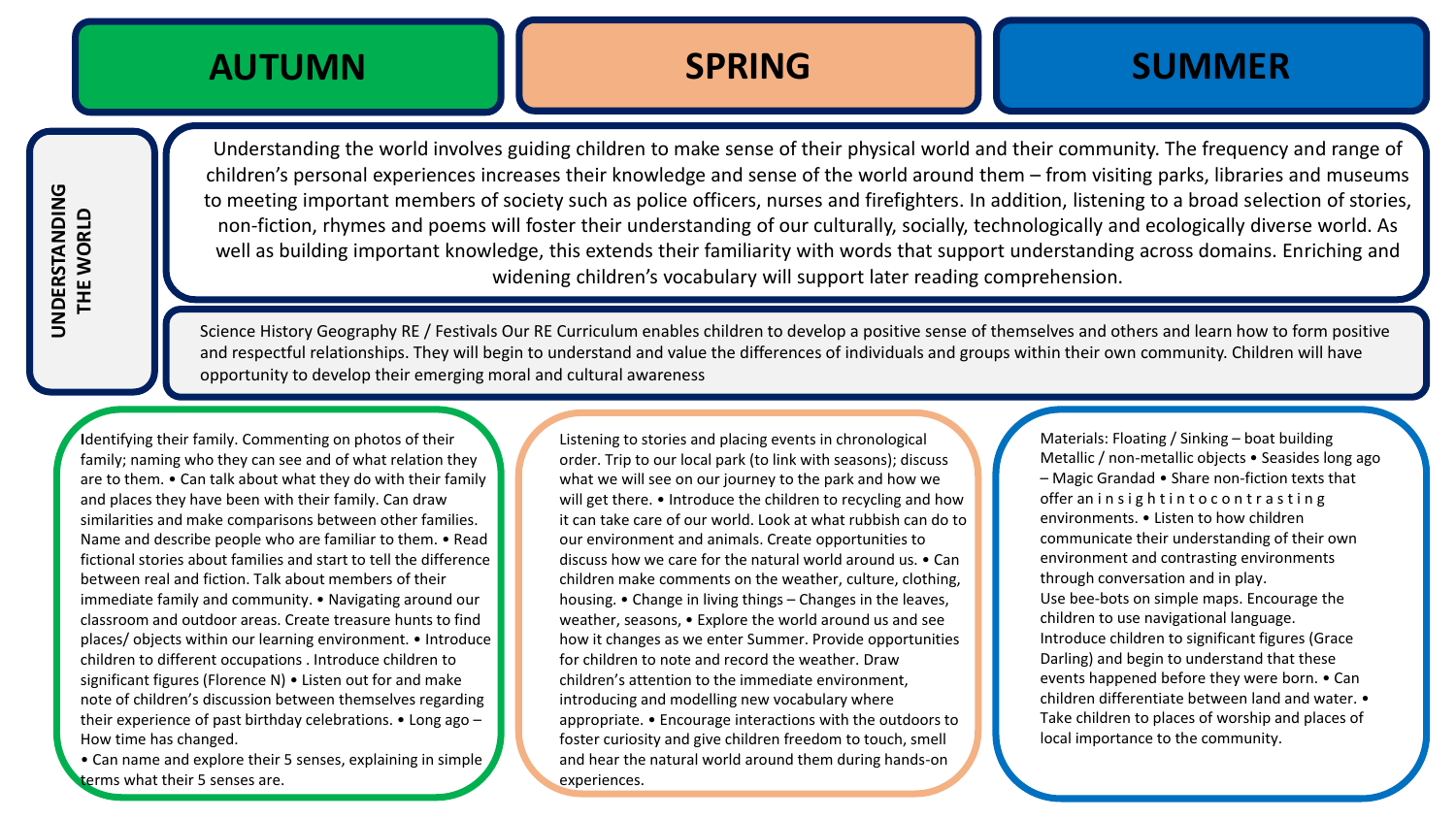### **SPRING SUMMER**

Join in with familiar songs. Beginning to mix primary colours to make secondary colours. Joins in with role play games and uses resources available for props; build models using construction equipment. Sings call-and-response songs, echoing phases adults sing. Self-portraits, junk modelling, take picture of children's creations and record them explaining what they did. Exploring sounds (body percussion and instruments) and how they can be changed, tapping out of simple rhythms. Provide opportunities to work together to develop and realise creative ideas. Use different textures and materials to make houses for the three little pigs Listen to music and make their own dances in response. Clay diva lamps/salt dough Christmas baubles. Firework pictures, Christmas decorations, The use of story maps, props, puppets & story bags will encourage children to retell, invent and adapt stories. Role Play Party's and Celebrations Role Play of The Nativity

Making paper lanterns, Chinese writing, puppet making, Chinese music and composition Encourage children to create their own music. Junk modelling, houses, bridges boats and transport. Exploration of other countries – dressing up in different costumes. Retelling familiar stories Collage animals / Making houses. Pastel drawings, printing, patterns on Easter eggs, Life cycles, Flowers-Sun flowers Mother's Day crafts Easter crafts Home Corner role play Artwork themed around the UK / The Seasons Provide a wide range of props for play which encourage imagination dressing up, instruments, puppets etc

Simple joining techniques for sewing to make bunting.

Sand pictures / Rainbow fish collages Lighthouse designs Paper plate jellyfish Puppet shows: Provide a wide range of props for play which encourage imagination Water pictures, collage, shading by adding black or white, colour mixing for beach huts, making passports. Colour mixing,wax resistant painting – underwater pictures. Father's Day Crafts

Learn sea-shanties and dances and perform it. Listen to music and make their own dances in response.

Artwork themed around the seaside/ The summer

Children will be encouraged to select the tools and techniques they need to assemble materials that they are using e.g creating sea creature masks.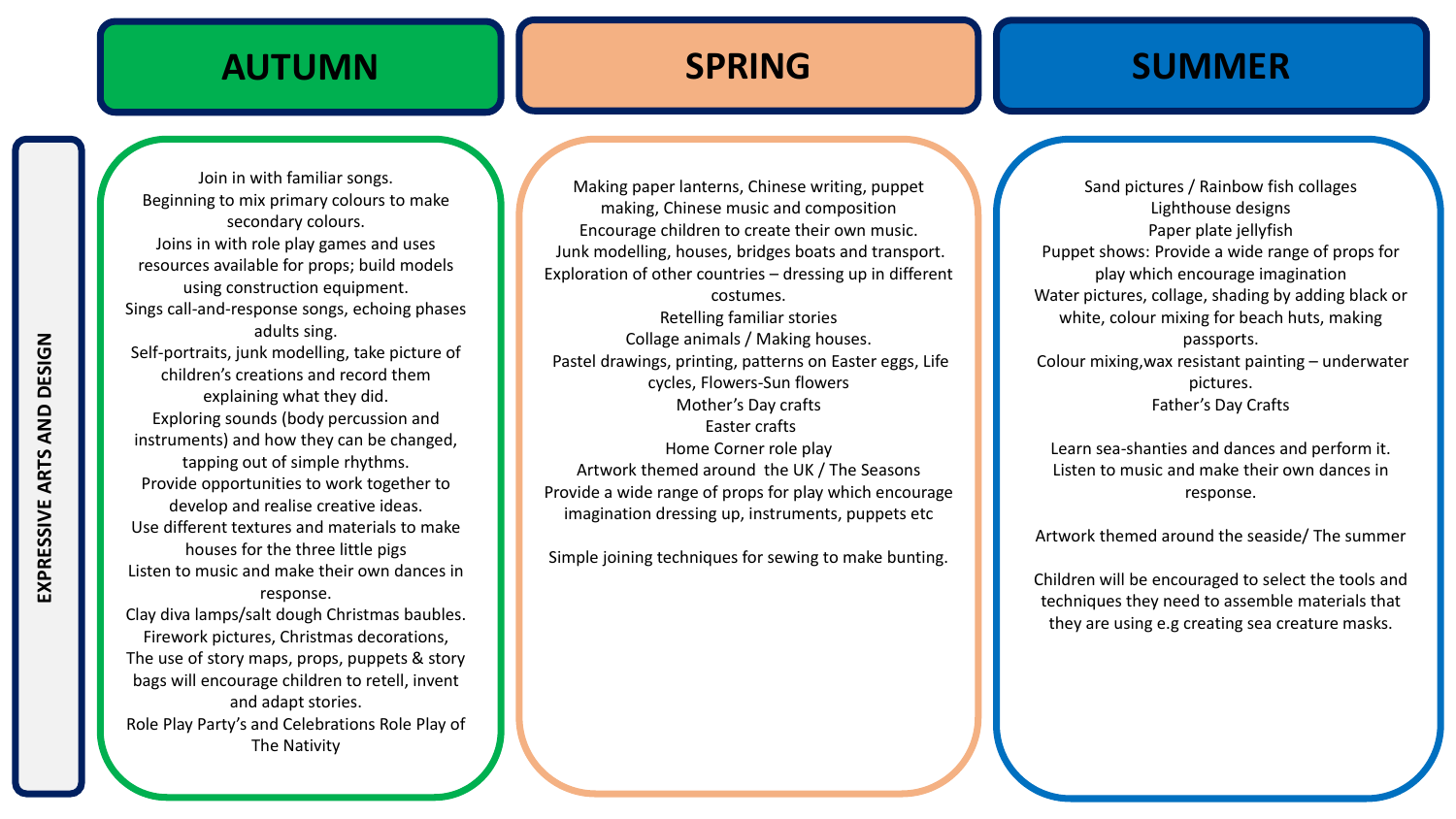| <b>COMMUNICATION</b><br><b>AND LANGUAGE</b> | PERSONAL,<br><b>SOCIAL AND</b><br><b>EMAOTIONAL</b><br><b>DEVELPOMENT</b> | <b>PHYSICAL</b><br><b>DEVELPOMENT</b> | <b>LITERACY</b>        | <b>MATHEMATICS</b>     | <b>UNDERSTANDING</b><br>THE WORLD | <b>EXPRESSIVE ART</b><br><b>AND DESIGN</b> |
|---------------------------------------------|---------------------------------------------------------------------------|---------------------------------------|------------------------|------------------------|-----------------------------------|--------------------------------------------|
| <b>END OF YEAR</b>                          | <b>END OF YEAR</b>                                                        | <b>END OF YEAR</b>                    | <b>END OF YEAR</b>     | <b>END OF YEAR</b>     | <b>END OF YEAR</b>                | <b>END OF YEAR</b>                         |
| <b>EXPECTATIONS</b>                         | <b>EXPECTATIONS</b>                                                       | <b>EXPECTATIONS</b>                   | <b>EXPECTATIONS</b>    | <b>EXPECTATIONS</b>    | <b>EXPECTATIONS</b>               | <b>EXPECTATIONS</b>                        |
| <b>HOILSTIC / BEST</b>                      | HOILSTIC / BEST                                                           | HOILSTIC / BEST                       | <b>HOILSTIC / BEST</b> | <b>HOILSTIC / BEST</b> | HOILSTIC / BEST                   | HOILSTIC / BEST                            |
| FIT JUDGEMENT                               | FIT JUDGEMENT                                                             | FIT JUDGEMENT                         | FIT JUDGEMENT          | FIT JUDGEMENT          | FIT JUDGEMENT                     | FIT JUDGEMENT                              |
|                                             |                                                                           |                                       |                        |                        |                                   |                                            |